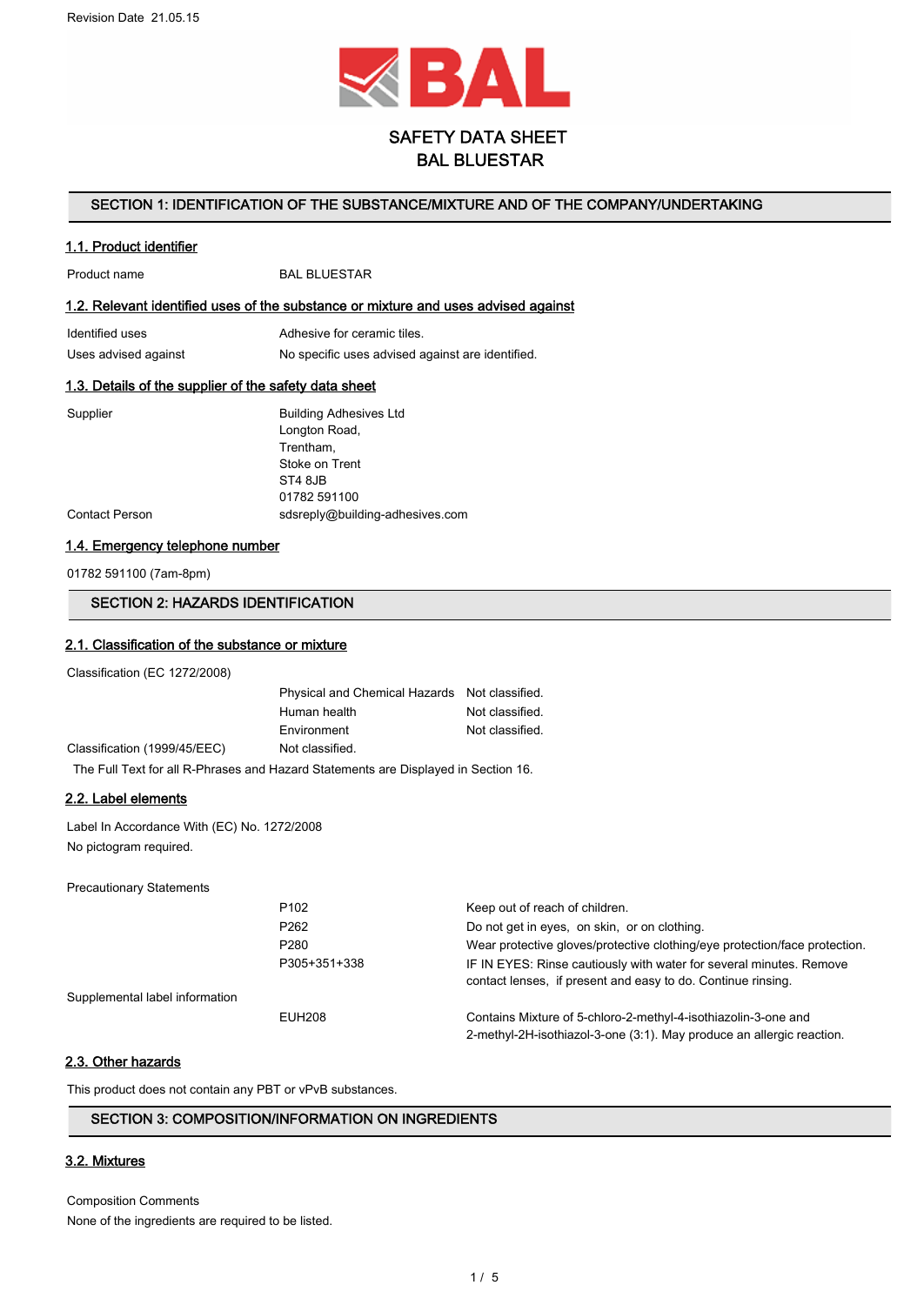# BAL BLUESTAR

#### SECTION 4: FIRST AID MEASURES

#### 4.1. Description of first aid measures

Inhalation

Move the exposed person to fresh air at once. Rinse nose and mouth with water. Get medical attention if any discomfort continues. Ingestion

NEVER MAKE AN UNCONSCIOUS PERSON VOMIT OR DRINK FLUIDS! Rinse nose, mouth and throat with water. Get medical attention if any discomfort continues.

Skin contact

Remove affected person from source of contamination. Remove contaminated clothing. Wash the skin immediately with soap and water. Get medical attention if any discomfort continues.

Eye contact

Make sure to remove any contact lenses from the eyes before rinsing. Promptly wash eyes with plenty of water while lifting the eye lids. Continue to rinse for at least 15 minutes. Get medical attention if any discomfort continues.

#### 4.2. Most important symptoms and effects, both acute and delayed

General information

No significant symptoms are expected due to the non-hazardous nature of the product.

## 4.3. Indication of any immediate medical attention and special treatment needed

No specific first aid measures noted.

## SECTION 5: FIREFIGHTING MEASURES

## 5.1. Extinguishing media

Extinguishing media This product is not flammable. Use fire-extinguishing media appropriate for surrounding materials.

## 5.2. Special hazards arising from the substance or mixture

Hazardous combustion products During fire, toxic gases (CO, CO2) are formed. Unusual Fire & Explosion Hazards No unusual fire or explosion hazards noted. Specific hazards Fire creates: Carbon monoxide (CO). Carbon dioxide (CO2).

#### 5.3. Advice for firefighters

Special Fire Fighting Procedures Avoid breathing fire vapours. Protective equipment for fire-fighters Wear full protective clothing.

## SECTION 6: ACCIDENTAL RELEASE MEASURES

#### 6.1. Personal precautions, protective equipment and emergency procedures

Wear protective clothing as described in Section 8 of this safety data sheet.

#### 6.2. Environmental precautions

Avoid discharge into drains.

#### 6.3. Methods and material for containment and cleaning up

Absorb in vermiculite, dry sand or earth and place into containers. Flush with plenty of water to clean spillage area.

#### 6.4. Reference to other sections

Wear protective clothing as described in Section 8 of this safety data sheet.

# SECTION 7: HANDLING AND STORAGE

## 7.1. Precautions for safe handling

Avoid spilling, skin and eye contact.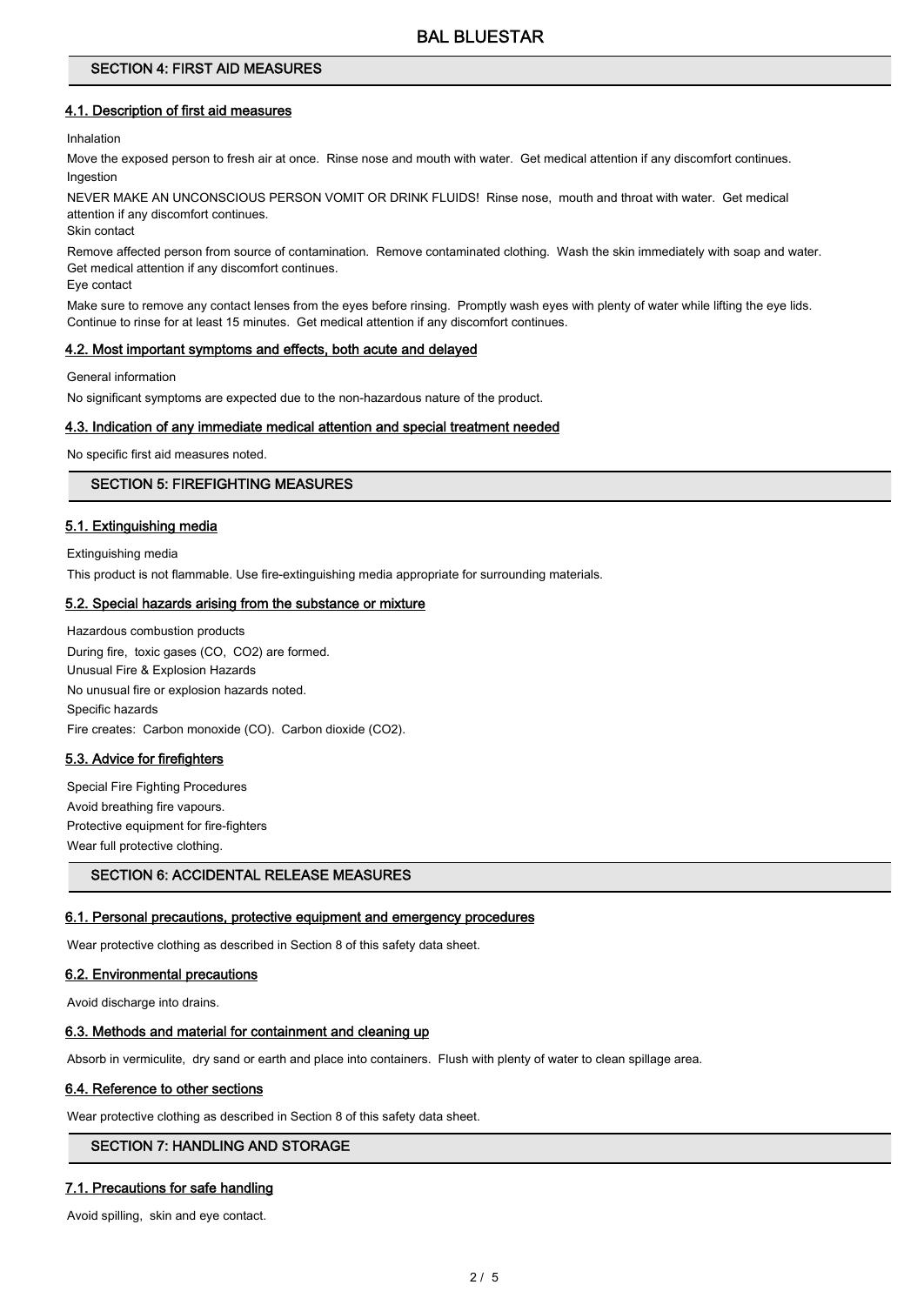## 7.2. Conditions for safe storage, including any incompatibilities

Store in tightly closed original container in a dry, cool and well-ventilated place. Keep in original container.

## 7.3. Specific end use(s)

The identified uses for this product are detailed in Section 1.2.

## SECTION 8: EXPOSURE CONTROLS/PERSONAL PROTECTION

## 8.1. Control parameters

Ingredient Comments No exposure limits noted for ingredient(s).

#### 8.2. Exposure controls

Protective equipment



| Engineering measures                                                                                                |
|---------------------------------------------------------------------------------------------------------------------|
| Provide adequate ventilation.                                                                                       |
| Respiratory equipment                                                                                               |
| No specific recommendations.                                                                                        |
| Hand protection                                                                                                     |
| Use protective gloves.                                                                                              |
| Eye protection                                                                                                      |
| Wear approved safety goggles.                                                                                       |
| <b>Other Protection</b>                                                                                             |
| Wear appropriate clothing to prevent any possibility of skin contact.                                               |
| Hygiene measures                                                                                                    |
| Wash hands after contact. Wash hands at the end of each work shift and before eating, smoking and using the toilet. |

# SECTION 9: PHYSICAL AND CHEMICAL PROPERTIES

## 9.1. Information on basic physical and chemical properties

| Appearance               | Paste              |
|--------------------------|--------------------|
| Colour                   | White / off-white. |
| Odour                    | Mild.              |
| pH-Value, Conc. Solution | 85                 |

## 9.2. Other information

No information required.

SECTION 10: STABILITY AND REACTIVITY

## 10.1. Reactivity

No specific reactivity hazards associated with this product.

#### 10.2. Chemical stability

Stable under normal temperature conditions.

## 10.3. Possibility of hazardous reactions

Not applicable.

## 10.4. Conditions to avoid

Avoid heat. Avoid frost.

## 10.5. Incompatible materials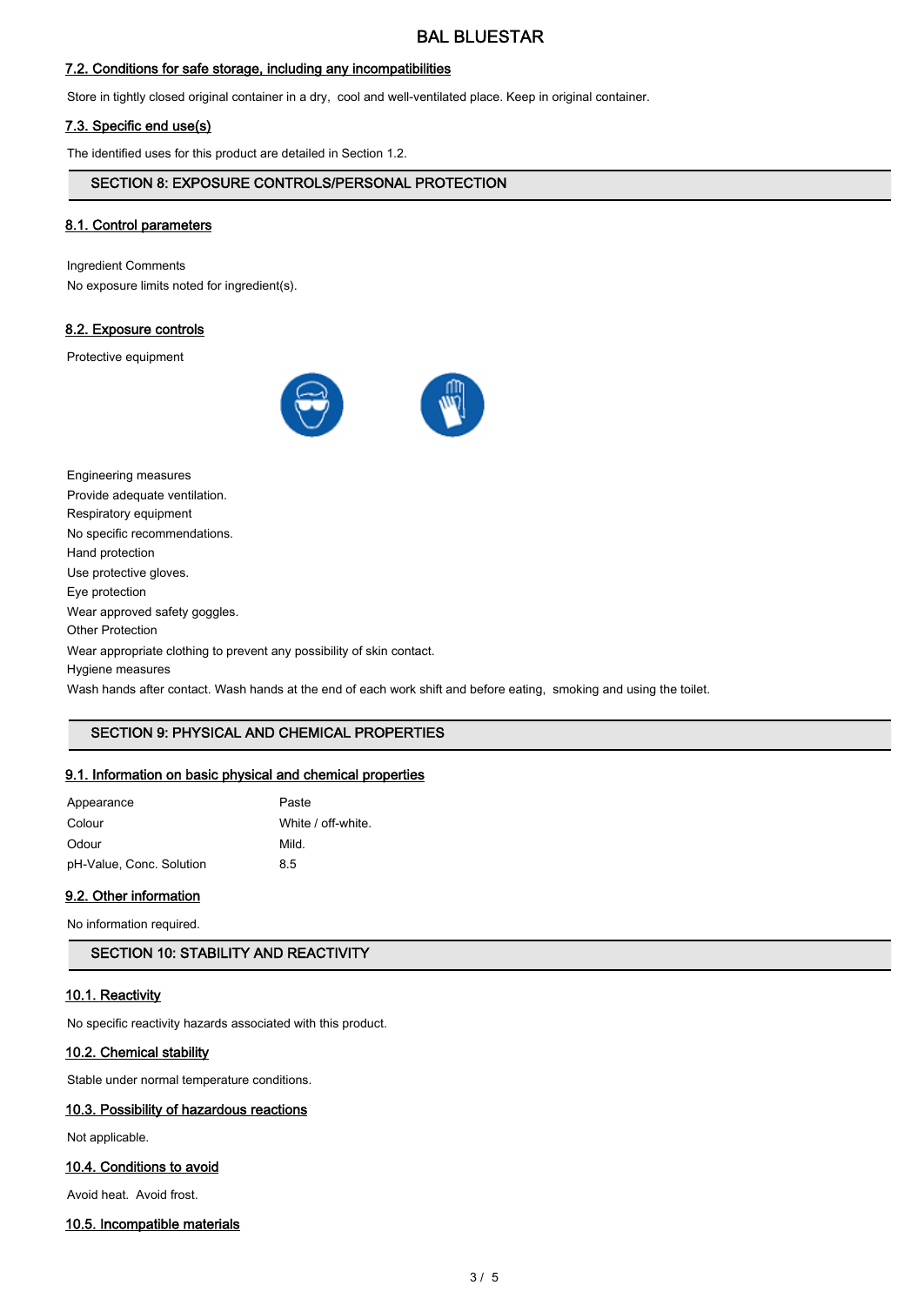# BAL BLUESTAR

## Materials To Avoid

No specific, or groups of materials are likely to react to produce a hazardous situation.

#### 10.6. Hazardous decomposition products

None at ambient temperatures. Thermal decomposition or combustion may liberate carbon oxides and other toxic gases or vapours.

## SECTION 11: TOXICOLOGICAL INFORMATION

#### 11.1. Information on toxicological effects

Inhalation In high concentrations, vapours may irritate throat and respiratory system and cause coughing.

Ingestion May cause discomfort if swallowed.

Skin contact May cause skin irritation/eczema. Eye contact May cause temporary eye irritation.

#### SECTION 12: ECOLOGICAL INFORMATION

#### **Ecotoxicity**

Not regarded as dangerous for the environment.

#### 12.1. Toxicity

The product is not toxic.

#### 12.2. Persistence and degradability

No information available.

#### 12.3. Bioaccumulative potential

Bioaccumulative potential No data available on bioaccumulation.

#### 12.4. Mobility in soil

Mobility: The product is non-volatile.

## 12.5. Results of PBT and vPvB assessment

This product does not contain any PBT or vPvB substances.

#### 12.6. Other adverse effects

None known.

# SECTION 13: DISPOSAL CONSIDERATIONS

## 13.1. Waste treatment methods

No specific disposal method required.

#### SECTION 14: TRANSPORT INFORMATION

| <b>Road Transport Notes</b> | Not Classified  |
|-----------------------------|-----------------|
| <b>Rail Transport Notes</b> | Not classified. |
| Sea Transport Notes         | Not classified. |
| Air Transport Notes         | Not classified. |

## 14.1. UN number

Not applicable.